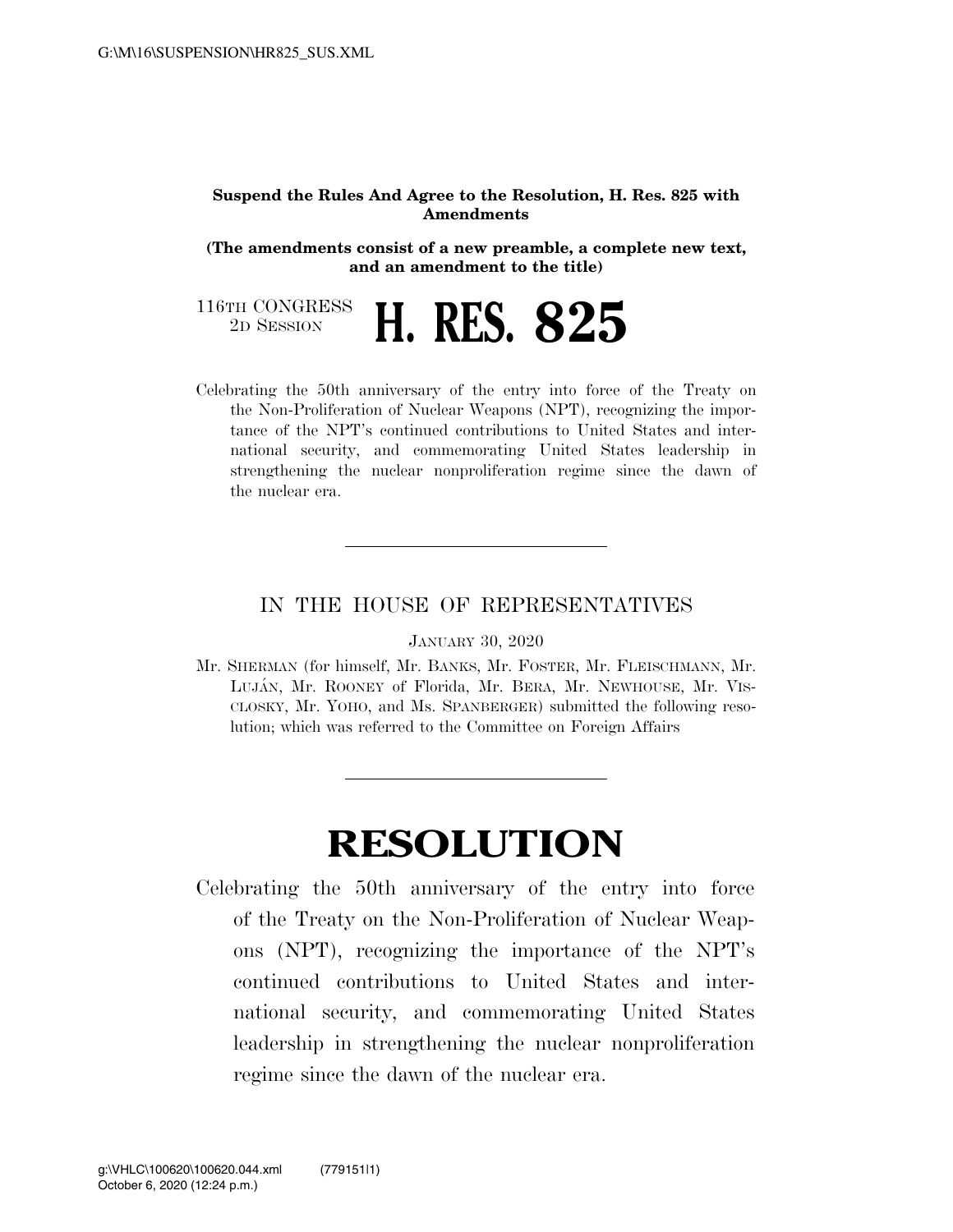- Whereas on December 4, 1961, the United Nations General Assembly unanimously approved a resolution supporting an international agreement to prevent the proliferation of nuclear weapons;
- Whereas the nonproliferation of nuclear weapons has been a bedrock principle of United States foreign policy since 1945;
- Whereas the October 1962 Cuban Missile Crisis nearly led the United States and the former Soviet Union to a catastrophic nuclear exchange;
- Whereas the aftermath of the Cuban Missile Crisis led to a series of bilateral and multilateral agreements to reduce the chances of nuclear war and prevent the spread of nuclear weapons;
- Whereas on August 17, 1965, the United States submitted its first draft of such a treaty to the Eighteen Nation Disarmament Committee;
- Whereas in May 1966, the Senate adopted S. Res. 179 supporting the President's efforts to negotiate such a treaty;
- Whereas the United States, the United Kingdom, and the Union of Soviet Socialist Republics signed the Treaty on the Non-Proliferation of Nuclear Weapons (NPT) on its first day of opening for signature on July 1, 1968;
- Whereas the Senate gave its advice and consent to ratification of the NPT on March 13, 1969, by a vote of 83 to 15;
- Whereas the NPT entered into force on March 5, 1970, the date it was ratified by the United States and the Soviet Union;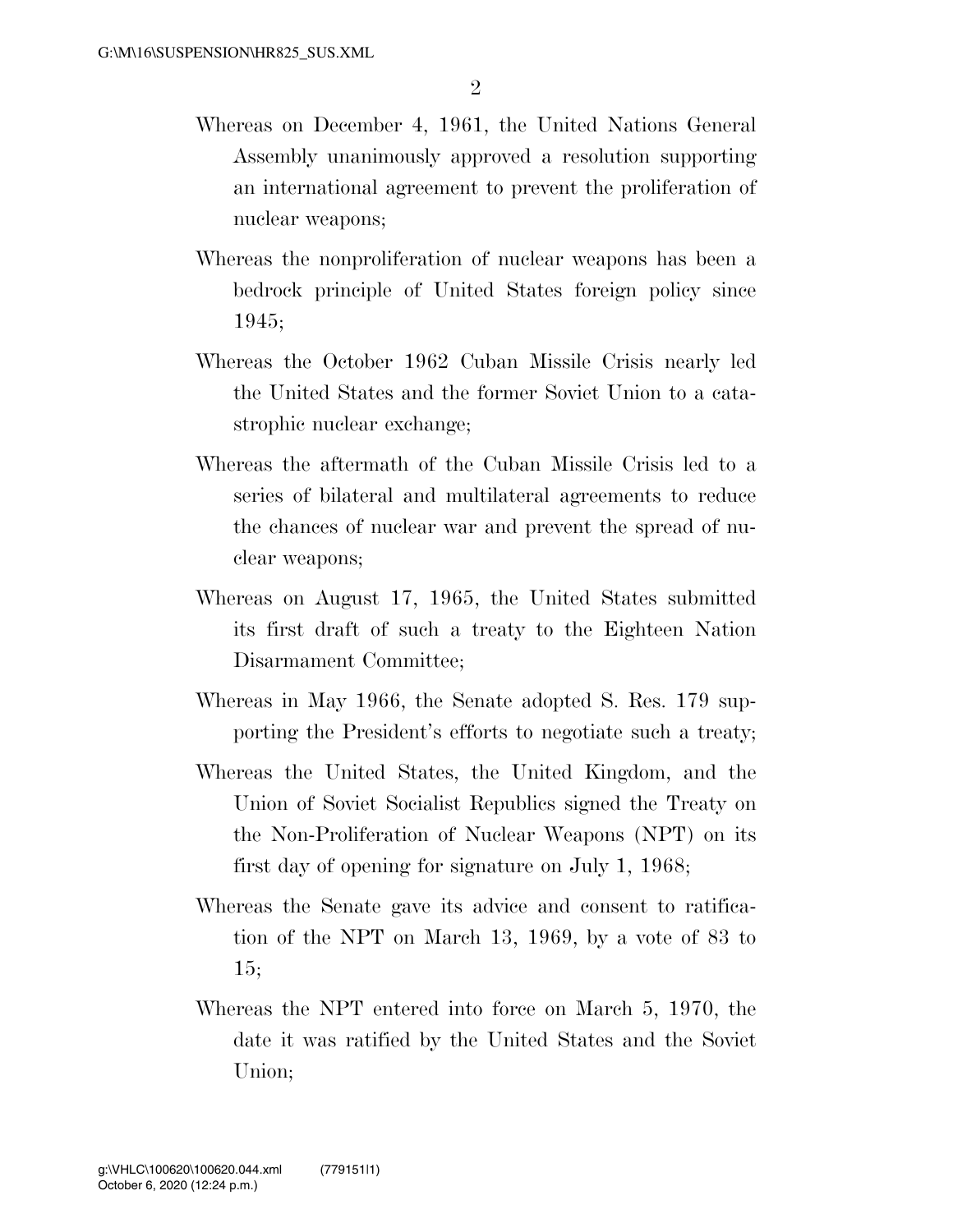- Whereas the NPT provides stability that is critical for United States and international security, and its success has and will continue to depend upon the full implementation by all State Parties of the NPT's three mutually-reinforcing pillars: nonproliferation, access to peaceful uses of nuclear energy, and disarmament;
- Whereas United States leadership has been and will continue to be indispensable to the development and success of the global nuclear nonproliferation regime;
- Whereas on May 11, 1995, the NPT was extended indefinitely;
- Whereas North Korea is the only non-nuclear weapon state that was a party to the NPT before acquiring nuclear weapons;
- Whereas the United States has supported the NPT's disarmament goals by negotiating bilateral arms control agreements and achieving dramatic reductions in its own and other states' nuclear weapons stockpiles through these treaties, including the 1972 SALT I Treaty, the 1987 INF Treaty, the 1991 START I Treaty, the 2002 Moscow Treaty, and the 2010 New START treaty;
- Whereas the United States has promoted the NPT's nonproliferation pillar by supporting states that relinquished their nuclear weapons and acceded to the NPT, such as Belarus, Kazakhstan, Ukraine, and South Africa;
- Whereas the United States has worked to ensure the peaceful uses of nuclear energy by supporting the International Atomic Energy Agency and its safeguards programs, including the Additional Protocol;
- Whereas the 2018 Department of Defense Nuclear Posture Review affirms, ''The Nuclear Non-Proliferation Treaty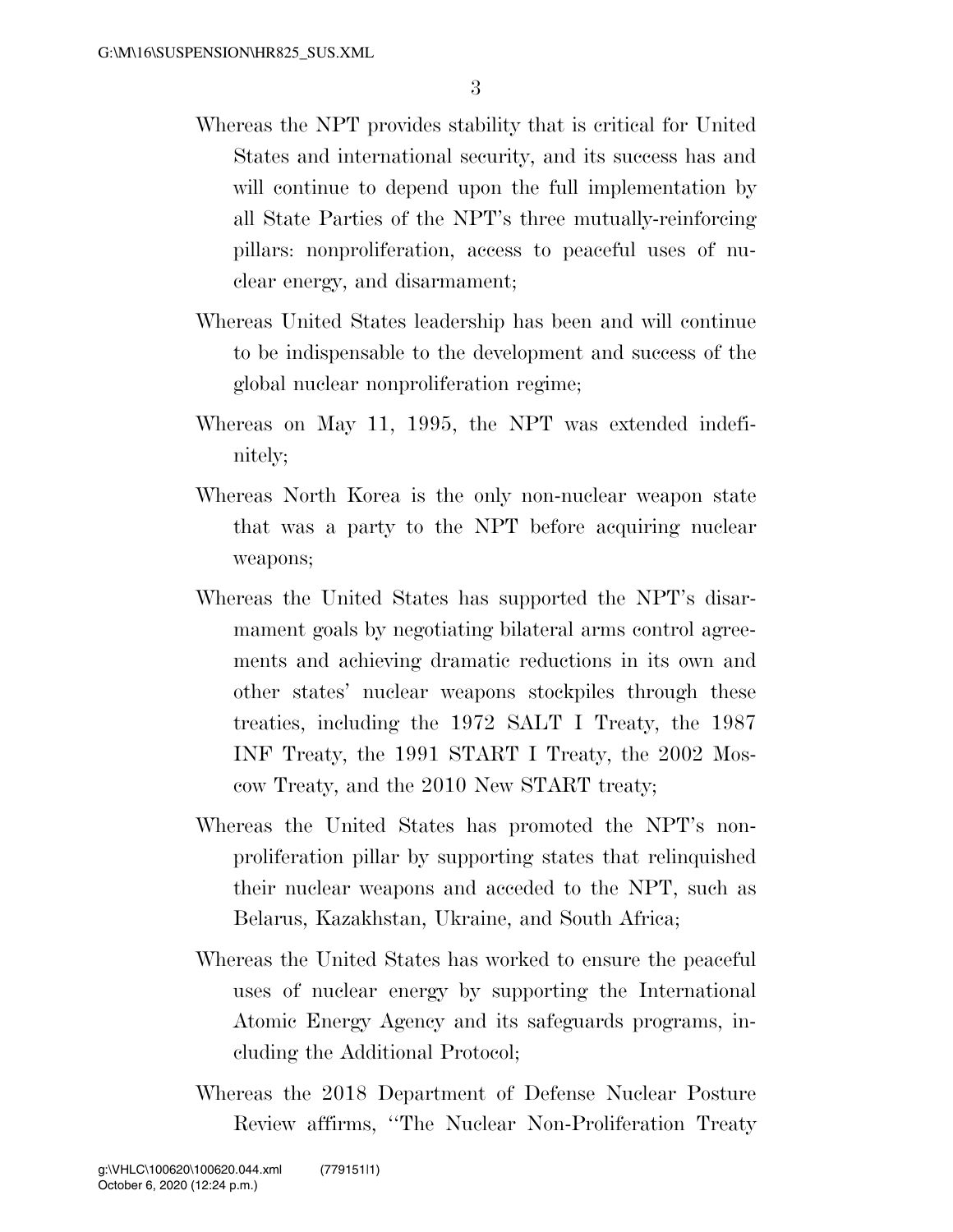(NPT) is a cornerstone of the nuclear nonproliferation regime. It plays a positive role in building consensus for non-proliferation and enhances international efforts to impose costs on those that would pursue nuclear weapons outside the Treaty.'';

- Whereas on June 28, 2018, the United States, United Kingdom, and Russian governments released a joint statement, reaffirming their commitment to work toward ''the ultimate goal of the elimination of nuclear weapons, as set forth in the NPT''; and
- Whereas Congress has long been a leading voice for nonproliferation, including through the Export-Import Bank Act of 1945, the McMahon Act of 1946, the Atomic Energy Act of 1954, the Nuclear Non-Proliferation Act of 1978, the Export Administration Act of 1979, the Nunn-Lugar Soviet Nuclear Threat Reduction Act of 1991, the Nuclear Nonproliferation Prevention Act of 1994, and other legislative efforts: Now, therefore, be it
	- 1 *Resolved,* That the House of Representatives—
- 2 (1) calls for continued support for the Treaty 3 on the Non-Proliferation of Nuclear Weapons (NPT) 4 to prevent the spread of nuclear weapons, to further 5 reduce the number of nuclear weapons, and to pro-6 mote the peaceful use of nuclear energy as it has 7 over the past 50 years;
- 8 (2) reaffirms that a strong nonproliferation re-9 gime is in the United States interest;
- 10 (3) recognizes that the United States, through 11 its network of alliances, has led the world upholding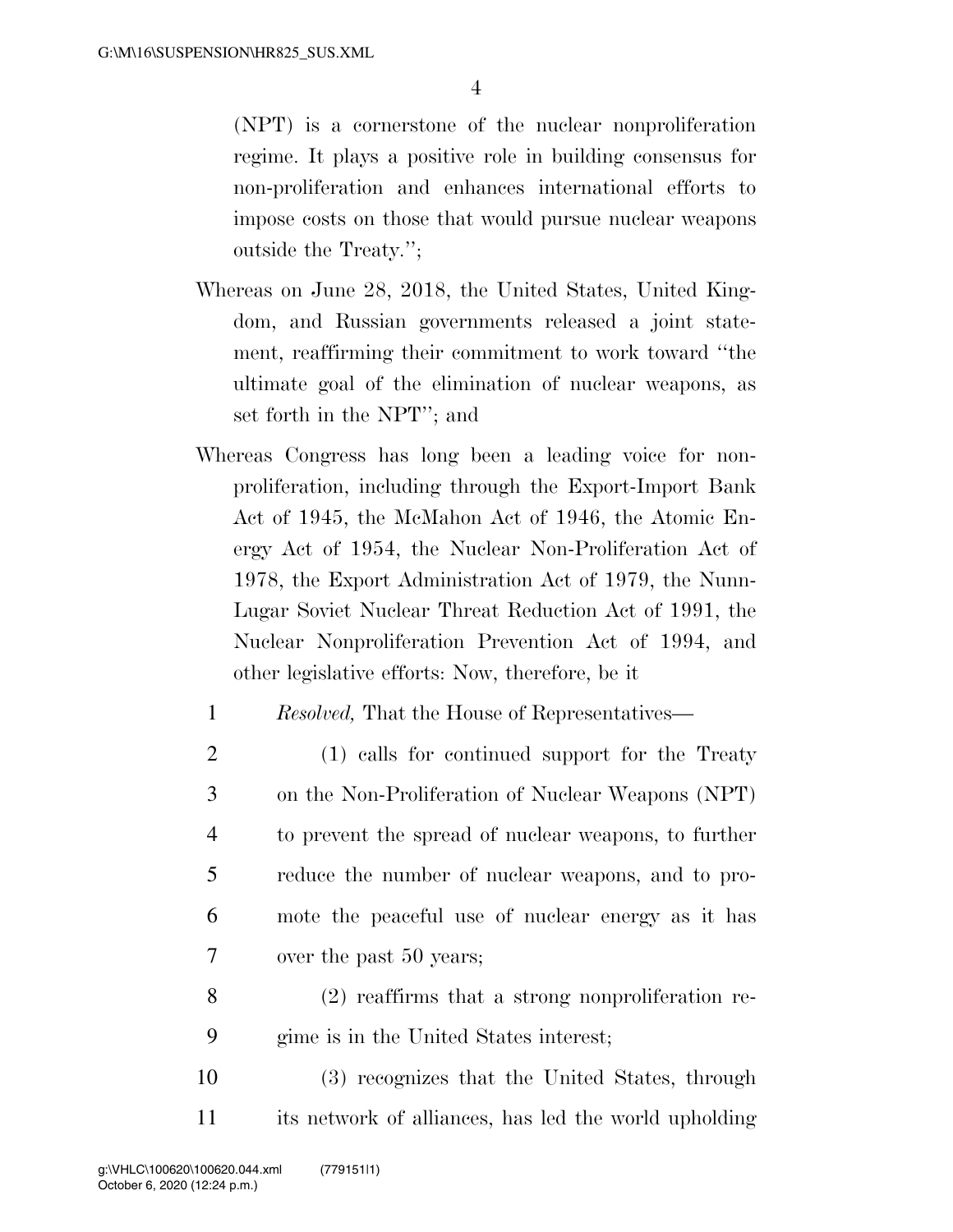| $\mathbf{1}$   | the pillars of the NPT and continues to work to-   |
|----------------|----------------------------------------------------|
| $\overline{2}$ | gether to strengthen the NPT; and                  |
| 3              | (4) urges the United States to continue to be      |
| $\overline{4}$ | a leader in supporting the NPT and the global non- |
| 5              | proliferation regime, by-                          |
| 6              | (A) continuing to encourage all States             |
| 7              | Party to the NPT to comply fully with the          |
| 8              | NPT;                                               |
| 9              | (B) maintaining support for the Inter-             |
| 10             | national Atomic Energy Agency through its as-      |
| 11             | sessed and voluntary contributions and promote     |
| 12             | the universal adoption of the IAEA Additional      |
| 13             | Protocol;                                          |
| 14             | (C) continuing to encourage opportunities          |
| 15             | for cooperation with other nuclear weapons         |
| 16             | states to reduce the number and role of nuclear    |
| 17             | weapons;                                           |
| 18             | (D) encouraging universality of the NPT            |
| 19             | and the Additional Protocol;                       |
| 20             | (E) discouraging the unlawful spread of            |
| 21             | uranium enrichment technologies and ensuring       |
| 22             | such technologies covered under the NPT are        |
| 23             | properly verified;                                 |